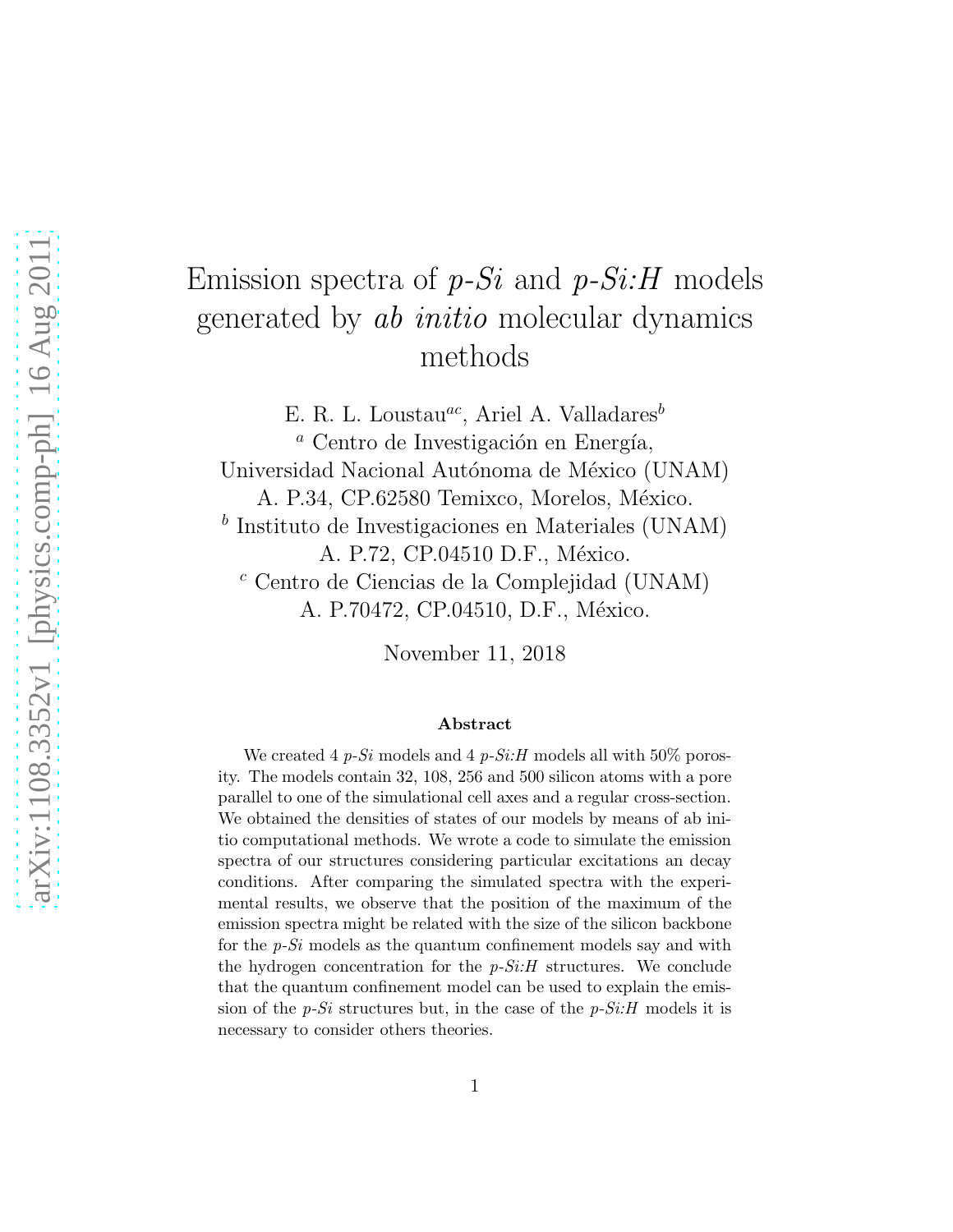### 1 Introduction

Since the discovery of the *p-Si* photoluminiscence (PL) at room temperature realized by L.T. Canham in 1990 [\[1\]](#page-12-0), a lot of studies have been carried out to understand the origin of this property. The possibility that *p-Si* could be applied to photonic and optoelectronic devices, motivated the study of the dependency of its PL to the temperature, chemical attack variables and molecules on its surface. Despite the big amount of scientific reports about the *p-Si* PL, until now, we have not a model that reproduce the characteristics of all experimental PL spectra reported in the bibliography.

During the research of the origins of the *p-Si* PL, some models about the nature of the PL were proposed; Cullis *et al.*[\[2\]](#page-12-1) say that all these models could be reorganized in 6 mayor groups. We only review the fundamentals of the confinement quantum model (QC), and of the hydrogen-groups model (HS) because we will use them to interpret our results.

The QC model proposed by Canham in 1990 was the first model created with the aim to explain the efficient PL of the *p-Si* at room temperature. In this model, because of the effects of the quantum confinement, the energy gap of the silicon nanostructures increase, and their photoluminescence appear in the visible range of the electromagnetic spectrum. In accord to the QC model, if the size of the silicon nanostructures (where the recombination process take place) decrease, then the energy of the photons created increase. The QC model is the most successful theory about the nature of the *p-Si* photoluminescence, because it explain various experimental observations, with an exception: The PL spectra of oxidized *p-Si* structures.

In the other hand, the HS model consider that the hydrogen atoms on the *p-Si* surface (which satisfy the dangling bonds), could be involved in the origin of PL of this material. The HS model was proposed after observing that if the hydrogen atoms are removed from the *p-Si* surface, by a thermic procedure, then the intensity of the PL decrease dramatically (but still exist because of the QC model argument). Since the *p-Si* with a rusty surface present an intense PL, we understand that, the porous silicon with an hydrogen passivated surface  $(p-Si:H)$  is just one of the luminescent forms of the *p-Si* (Cullis *et al.*).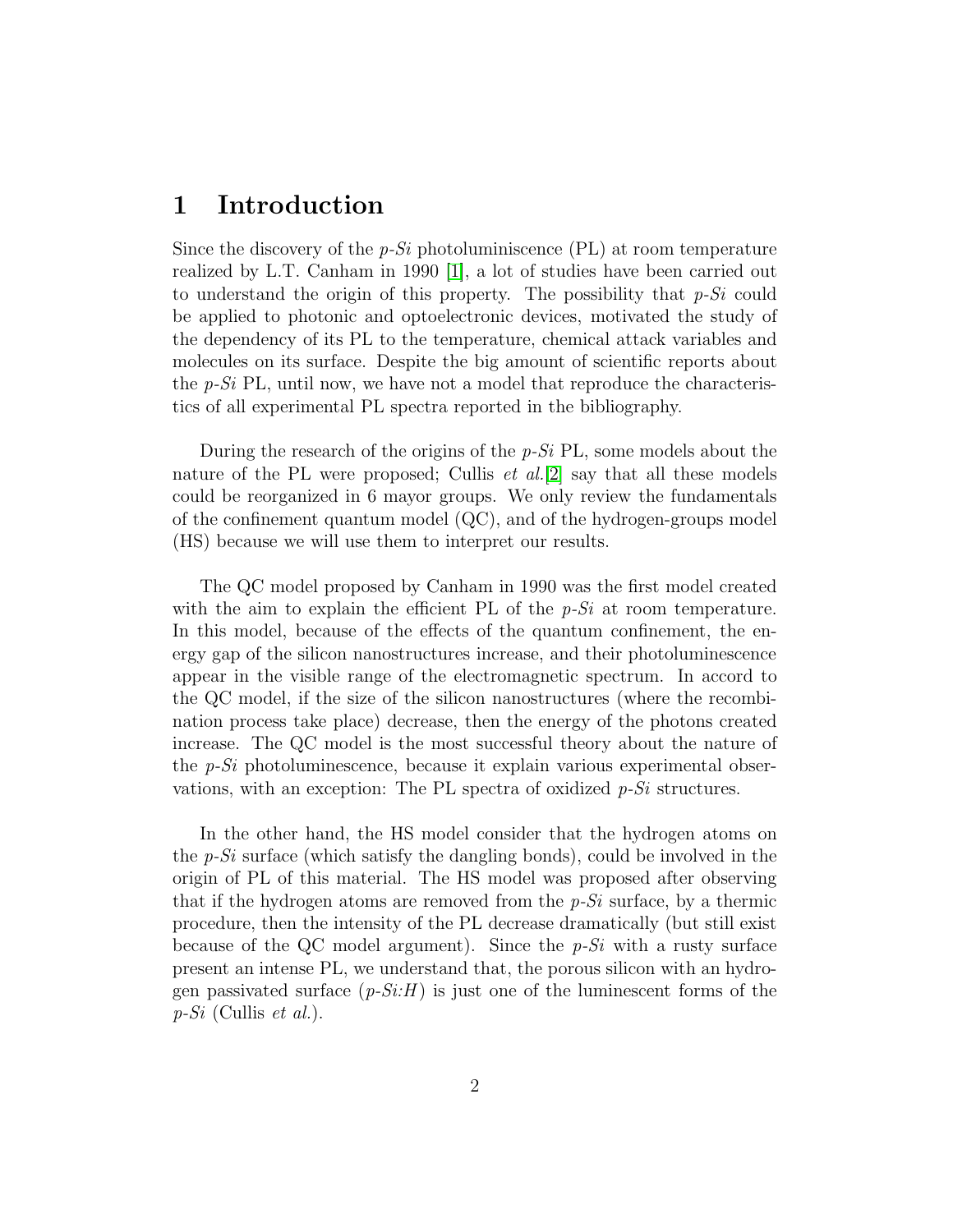Photoluminescence is a difficult phenomenon to simulate, since the dynamics of the excitation and decay of the electrons require precise calculations of the excited states and decaying mechanisms. Also, metastable states may take part in the process with short, but relevant, mean free lives that require time-dependent quantum mechanical calculations [\[3\]](#page-12-2), [\[7\]](#page-12-3). Instead, we have decided to initially investigate the photoemission spectrum as a crude approximation to the photoluminescence phenomenon.

Bearing in mind the QC and HS models, we propose a simple photoemission model in which the excited electrons of the conduction band, decay successively into the unoccupied electronic states of the valence band (see figure [4\)](#page-7-0). The emission spectra that we obtain for the *p-Si* and *p-Si:H* structures are comparable to the experimental spectra reported by Cullis *et al*.

We are aware that our simulated *p-Si* structures do not have experimental counterpart, because the number of silicon atoms involved in each simulation is finite due to the computational cost of the ab initio calculations. Also, in our simulations is not possible to reproduce all the chemical molecules that generate after the chemical attack of the *p-Si* surface, because depending of the atmosphere where the attack was realized, molecules or atoms besides hydrogen atoms, could satisfy the dangling bonds of the *p-Si* surface modifying the form of its PL spectrum.

However, until now the doubts about the origins of the *p-Si* PL remains, so, our work contributes to calculate the photoemission spectra of *p-Si* and *p-Si:H* structures with ab initio molecular dynamics methods. In the following section, we describe the construction method used to generate the *p-Si* and *p-Si:H* structures, and the way we obtain their photoemission spectra.

## 2 Method

The *p-Si* structures were created using the *Cerius2* interface [\[8\]](#page-12-4). We reproduced the silicon cell diamond-like which contains 8 silicon atoms 2 times along each of the coordinate axes to obtain a 64 silicon-atom supercell, 3 times to increase the number of atoms to 216, 4 times for a supercell with 512 atoms and finally, 5 times along each direction to obtain 1000 atoms in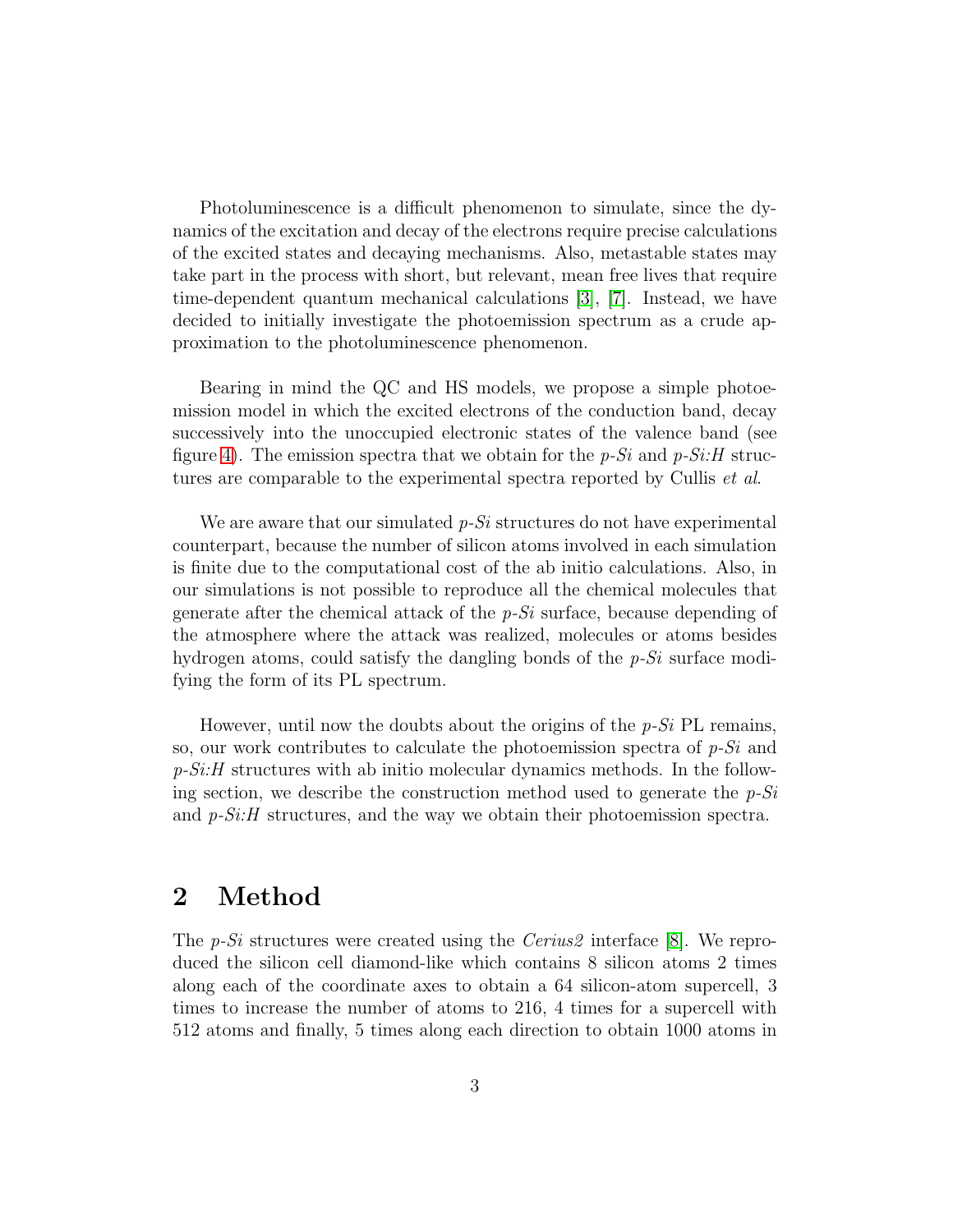the silicon supercell.

Once the supercells were created, we eliminated 50% of their silicon atoms carving a central pore parallel to the z-axis and with a regular cross section. After eliminating 50% of the silicon atoms contained in each supercell, we obtained 4 *p-Si* structures with 32, 108, 256 and 500 silicon atoms. The pore of the *p-Si* structure with 32 silicon atoms has an irregular transversal section because the great number of atoms removed from the supercell. In the other hand, the pore of the supercell with 500 silicon atoms shows a regular cross section because even if we remove 50% of their atoms, its silicon backbone is bigger than the one for the 32 silicon atoms model.

The 4 structures of *p-Si* were subjected to a geometry optimization process with the objective of finding their equilibrium configurations (see figures [1\(a\)](#page-5-0) to [1\(d\)\)](#page-5-1). We perform the geometry optimization process with *FAST STRUCTURE* a code included in the *CERIUS2* interface based in the Lin and Harris approach [\[5\]](#page-12-5), [\[4\]](#page-12-6), and the VWN [\[6\]](#page-12-7) functional of correlation energy.

In table [1](#page-4-0) we indicate the computational parameters used for the geometry optimizations of the 4 *p-Si* structures. The integration grid refers to the space were the atomic functions, atomic densities, Coulomb potential, exchange and correlation potentials are represented. To calculate the hamiltonian matrix elements it is necessary to put each atom in the center of the integration grid. A coarse integration grid leads to a poor representation of the atomic functions, whereas a fine grid is the best approximation but its computational cost is elevated. The minimal bases indicate that we use the valence atomic orbital to construct the wave function, and the minimal density indicates that the electronic density should be obtained just using the valence atomic orbital as well. Finally, the cut-off parameter corresponds to the distance at which the wave function vanish.

At the end of the geometry optimizations of our *p-Si* structures, the interface brings forth their radial distribution functions (figures  $2(a)$  to  $2(d)$ ) and [3\)](#page-7-1) and densities of states. We used part of the values of the densities of states of the *p-Si* models as the input information for our emission code (EDOxEDO.f). We consider that the electronic states of the conduction density are unoccupied and those of the valence density are occupied. Following the decay order proposed by our code (figure [4\)](#page-7-0), the excited electrons of the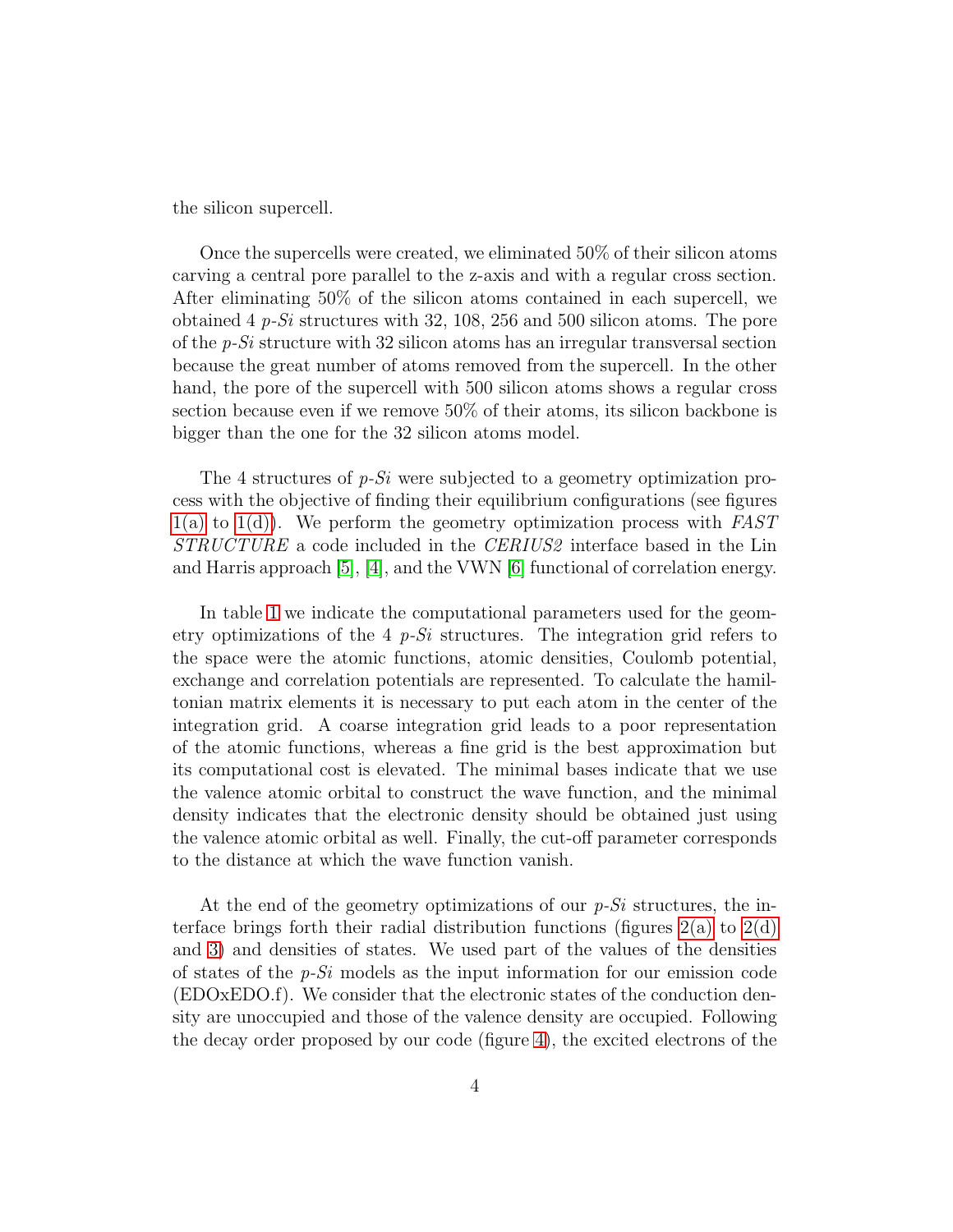| Parameter        | Option    |
|------------------|-----------|
| Integration grid | Coarse    |
| <b>Bases</b>     | Minimal   |
| Density          | Minimal   |
| Cut off radius   | $5\Delta$ |

<span id="page-4-0"></span>Table 1: . Computational parameters used for the geometry optimization process implemented by the *FAST STRUCTURE* code for the *p-Si* and *p-Si:H* models.

conduction states decay into the valence density states emitting a photon, whose energy is equal to the energetic difference between the two electronic states involved. The energies of the photons are computed as an histogram and then, we adjust a gaussian curve to the histogram to compare it with the *p-Si* PL experimental spectrum reported by Cullis *et al.* (Cullis *et al.*). To calculate the emission of all our structures, we only consider the electronic states that belong to a 2 eV interval in the valence and conduction densities of states. We decide to work out with a 2 eV interval states because experimentally, the majority of the PL excitation sources have energies of this order of magnitude.

The *p-Si:H* models were constructed taking the *p-Si* optimized structures as the initial atomic arrangement. We saturated with hydrogen the *p-Si* optimized structures. After the saturation with hydrogen, we applied a geometry optimization to the  $p-Si$ : H structures using the parameters of table [1.](#page-4-0) In figures [5\(a\)](#page-8-0) to [5\(d\)](#page-8-1) we present the 4 optimized structures of *p-Si:H*. We obtain the valence and conduction states from the densities of states of the *p-Si:H* models in the same way than for the *p-Si* structures. Again, to obtain the emission spectra of the *p-Si:H* models we just consider the electronic states, in the valence and conduction densities, that are in an 2 eV interval. The order of decay of the excited electronic states into the unoccupied valence states is shown in figure [4.](#page-7-0) The distribution of the photon energies is obtained after a gaussian fit.

In the results section we exhibit the photoemission spectra of the *p-Si* and *p-Si:H* models. We compare our photoemission spectra with the PL spectrum reported by Cullis *et al.*.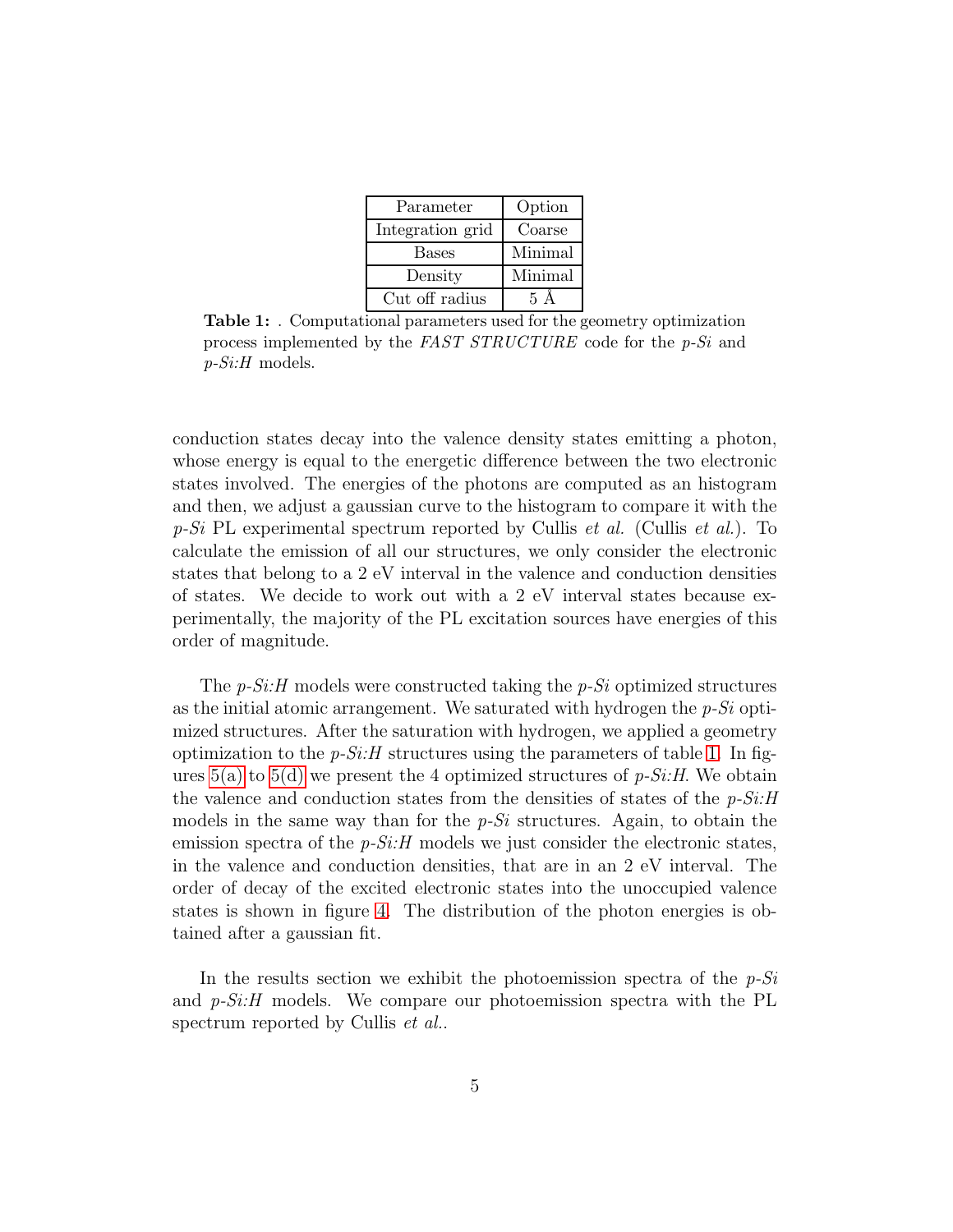<span id="page-5-0"></span>

(c) pSi256 (d) pSi500

<span id="page-5-1"></span>

Figure 1: . *p-Si* optimized models with 32 (a), 108 (b), 256 (c) y 500 (d) silicon atoms. All the models have 50 % porosity.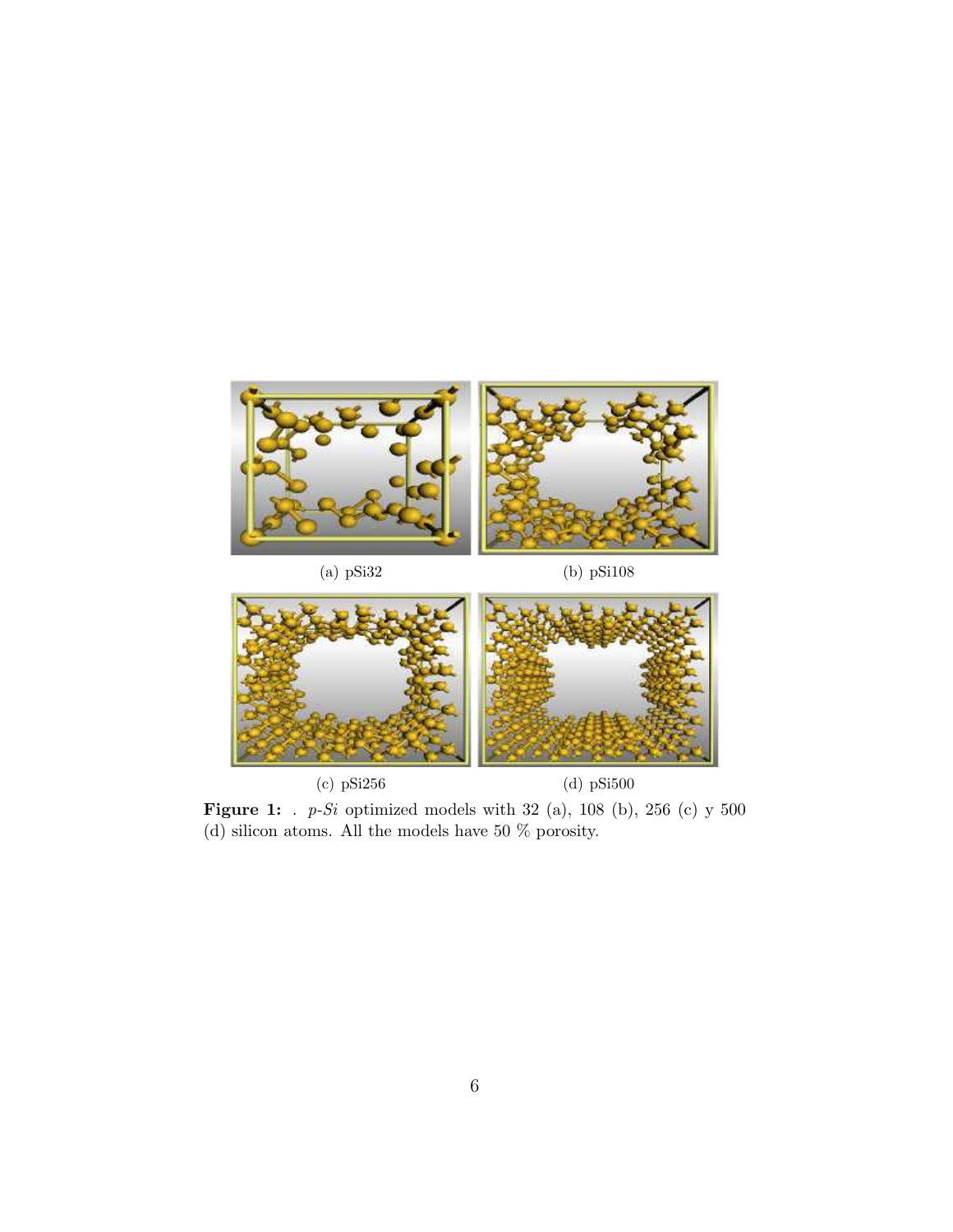<span id="page-6-0"></span>

<span id="page-6-1"></span>Figure 2: Radial distribution functions of the *p-Si* optimized models with 32 (a), 108 (b), 256 (c) and 500 (d) silicon atoms.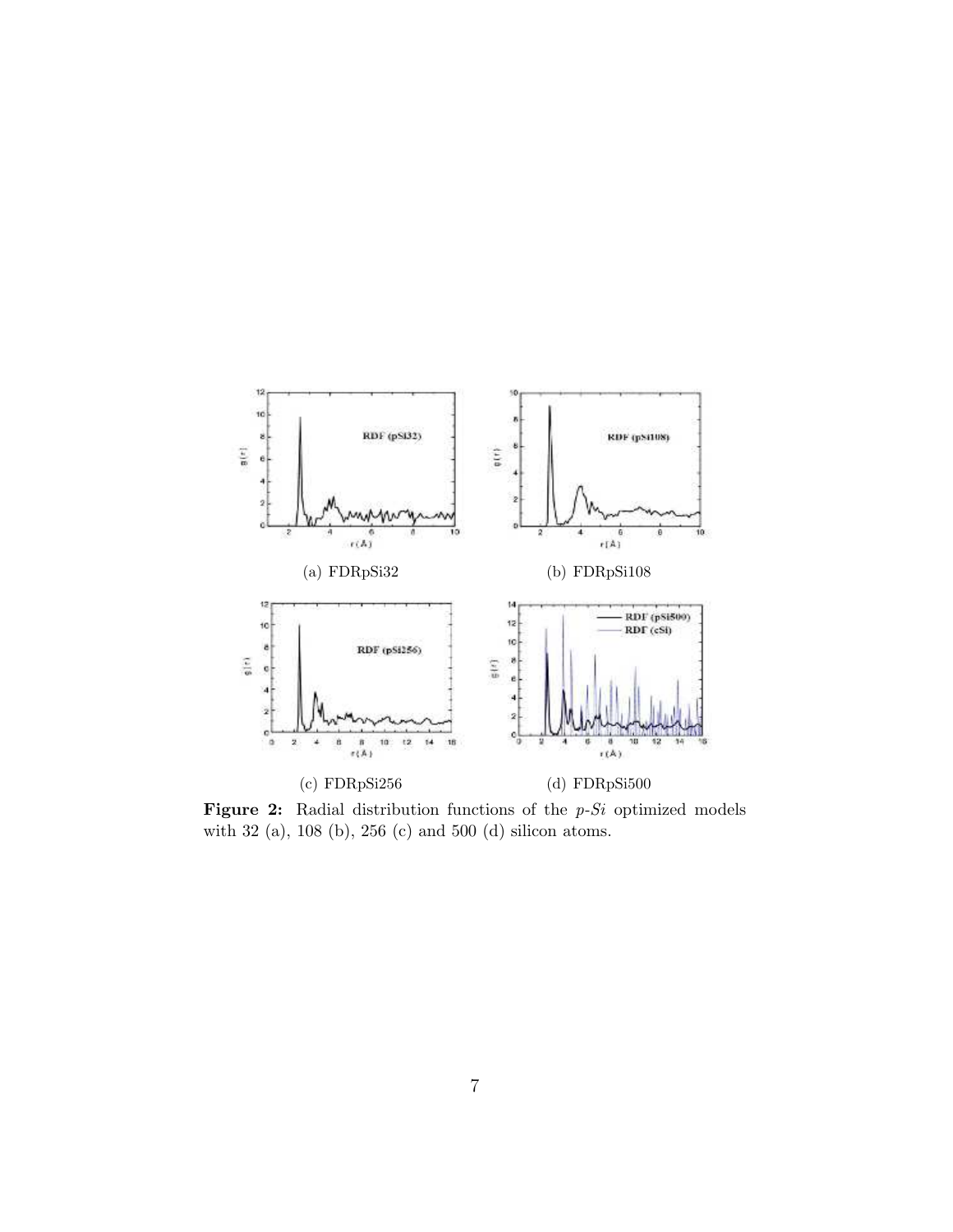<span id="page-7-1"></span>

Figure 3: . Interatomic distance variation of the *p-Si* optimized models, as a function of the size of their silicon backbones.

<span id="page-7-0"></span>

Figure 4: . Order (considered in the EDOxEDO.f code.), of the excited electrons decay from the conduction band to the valence band.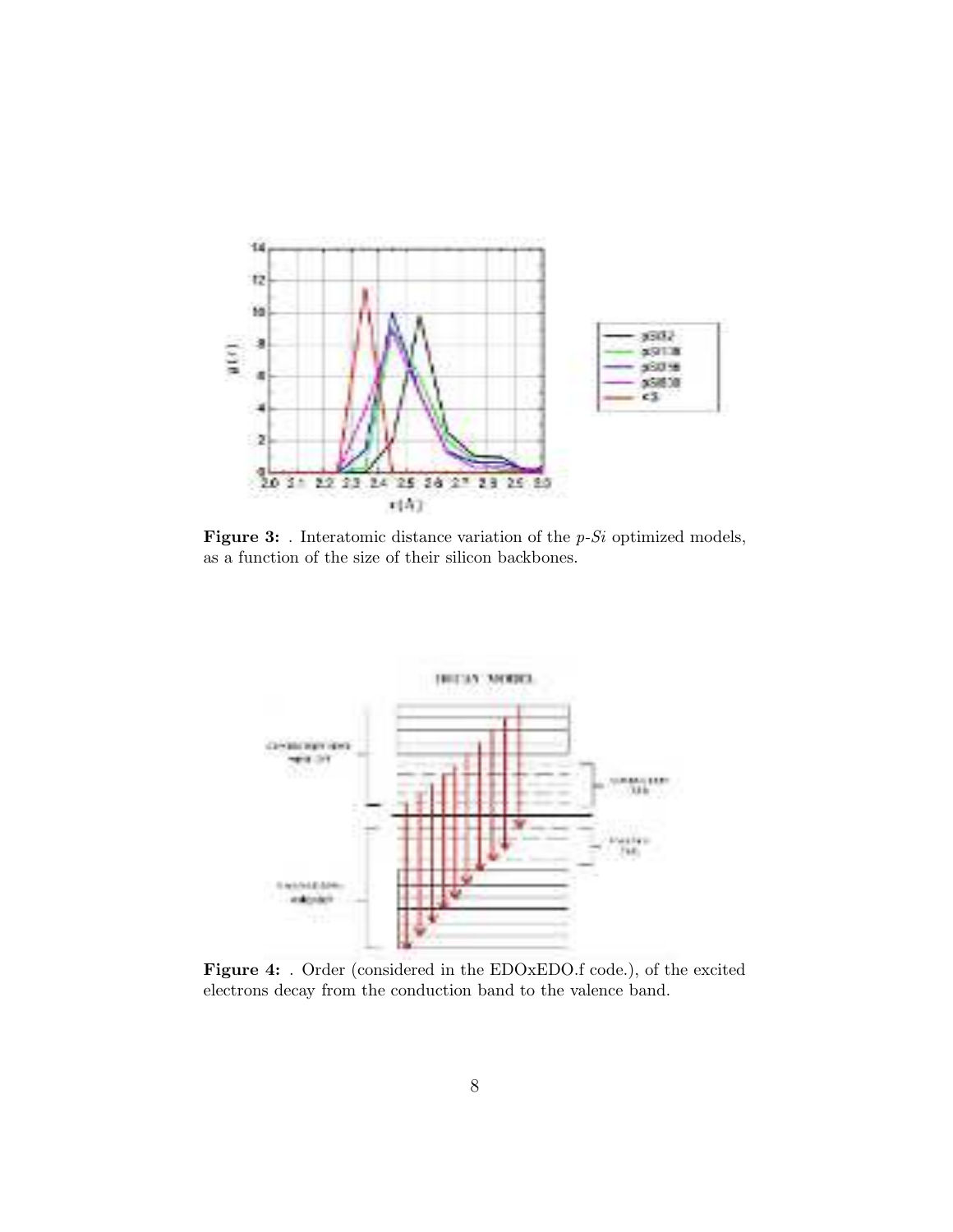<span id="page-8-0"></span>



<span id="page-8-1"></span>

Figure 5: . *p-Si:H* optimized structures with 32 silicon atoms and 42 of hydrogen (a), 108 silicon atoms and 68 of hydrogen (b), 256 silicon atoms and 153 of hydrogen (c) and 500 silicon atoms and 196 of hydrogen (d).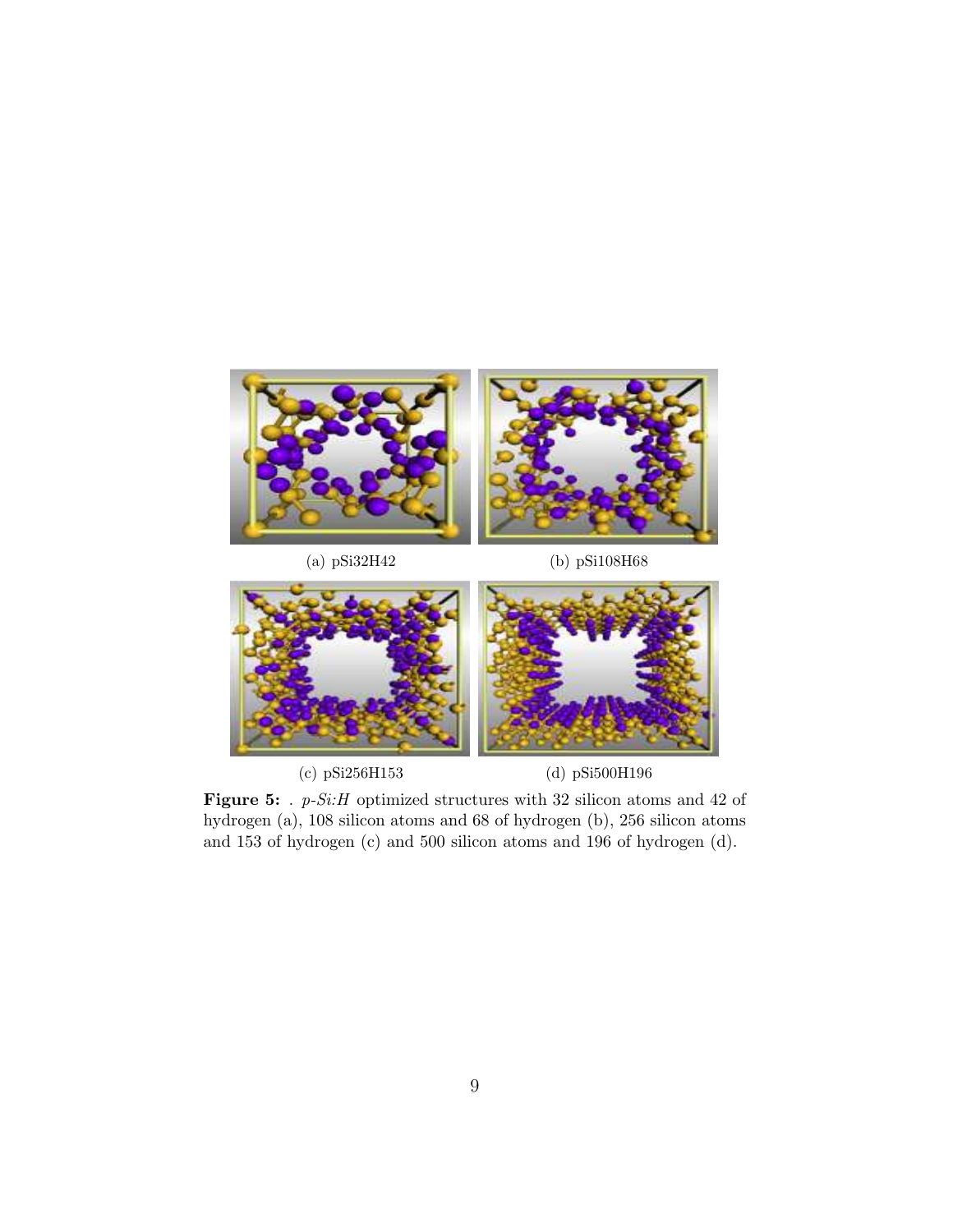#### 3 Results and discussion

As we can see from figures  $2(a)$  to  $2(d)$ , the radial distribution functions of the *p-Si* structures become similar to the radial distribution function of a crystalline silicon structure, until the number of silicon atoms reach 500 (figure [2\(d\)\)](#page-6-1). The variation of the interatomic distance of the *p-Si* structures as a function of their silicon backbones size is shown in figure [3.](#page-7-1) The backbone of the *p-Si* structure with 500 silicon atoms is thicker than the one of the model with just 32 silicon atoms, therefore, the thinner silicon backbone is really deformed after a geometry optimization process because of the presence of the porous in the simulation cell, then the most probable distance between silicon neighbors increase to  $2.55$  Å. In the other hand, the backbone of the *p-Si* structure with 500 silicon atoms, is thick enough to remain as a crystalline silicon structure despite the central porous, so then the distance between first neighbors is  $2.35$  Å, as for a crystalline silicon structure.

Figures  $6(a)$ ,  $6(b)$ ,  $6(c)$  and  $6(d)$  show the gaussian curves fitted to the histogram of each *p-Si* model obtained by our EDOxEDO.f code. In figure [7\(a\)](#page-10-4) we present the emission spectra (just the gaussian curves) of the 4 *p-Si* optimized structures; for these 4 structures their photoemission energy range from 1.2 eV to 2.8 eV, its mean maximum photoemission energy is 1.94 eV, and as we can observe, the intensity of the emission increase if the size of the backbone increase, but its maximum energy decrease in accord to the results of Cullis *et al.*.

In figure [7\(b\)](#page-10-5) we compare the *p-Si* PL spectrum reported by Cullis *et al.* and the emission spectrum of our *p-Si* model with 500 silicon atoms; from this figure we can appreciate that our spectrum is larger than the Cullis *et al.* but both have a similar form. Also, the maximum photoemission energy of our spectrum is 0.34 eV to the blue of the electromagnetic spectrum considering the va

In figure [8](#page-11-0) we superpose the emission spectra of the 4 models of *p-Si:H* calculated by the EDOxEDO.f code. We did not find experimental photoemission spectra for the *p-Si:H* to compare to our results.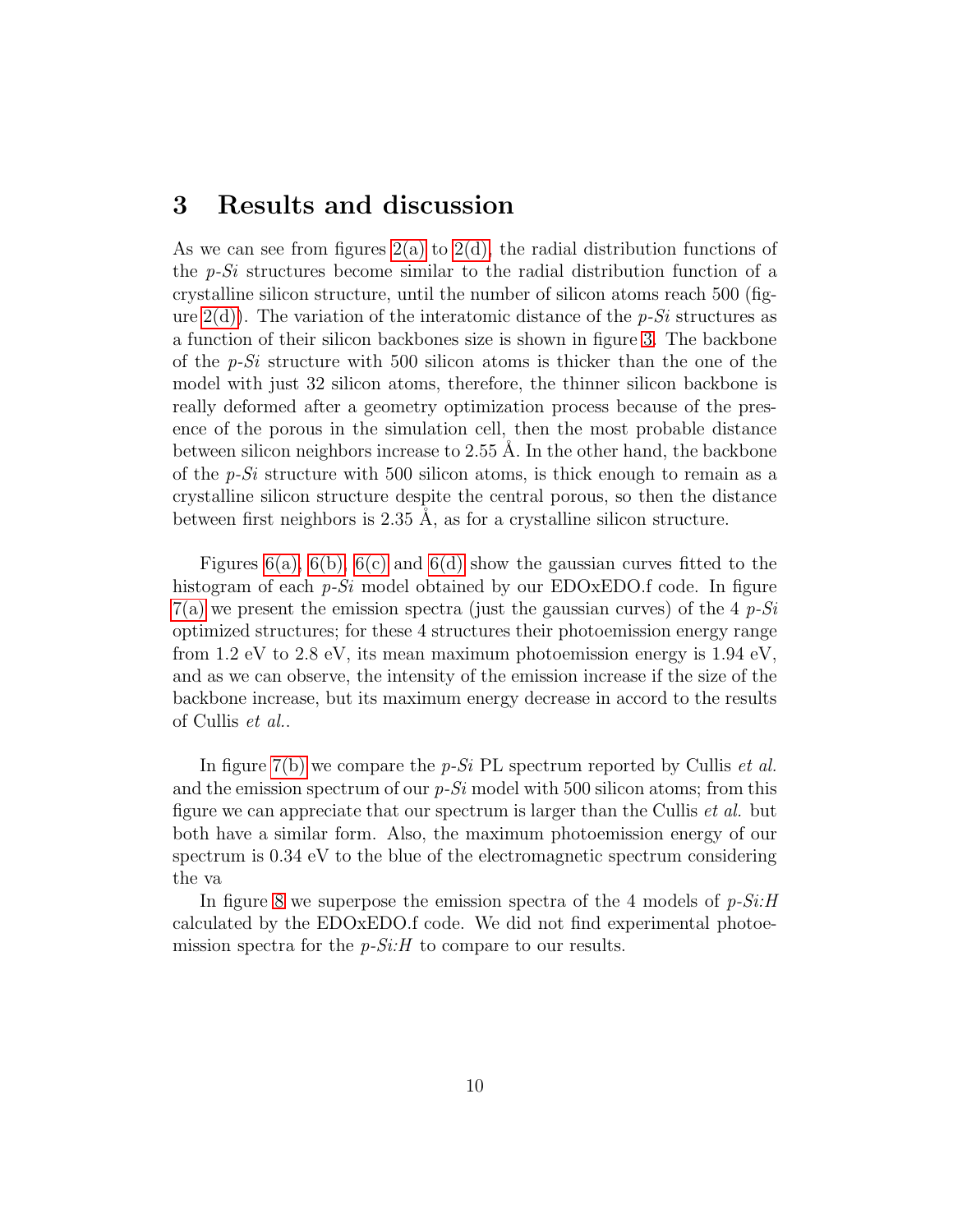<span id="page-10-1"></span><span id="page-10-0"></span>

<span id="page-10-3"></span><span id="page-10-2"></span>Figure 6: Gaussian fitting of the *p-Si* model histograms (a) with 32, (b) 108, (c) 256, and (d) 500 silicon atoms.

<span id="page-10-4"></span>

(a) Emission spectra of the *p-Si* models (b) Simulation and experiment

<span id="page-10-5"></span>

Figure 7: (a) Emission spectra of the 4 *p-Si* structures calculated with the EDOxEDO.f code. (b) *p-Si* PL spectrum reported by Cullis *et al.* (black curve) and the emission spectrum of our *p-Si* model with 500 silicon atoms (red curve).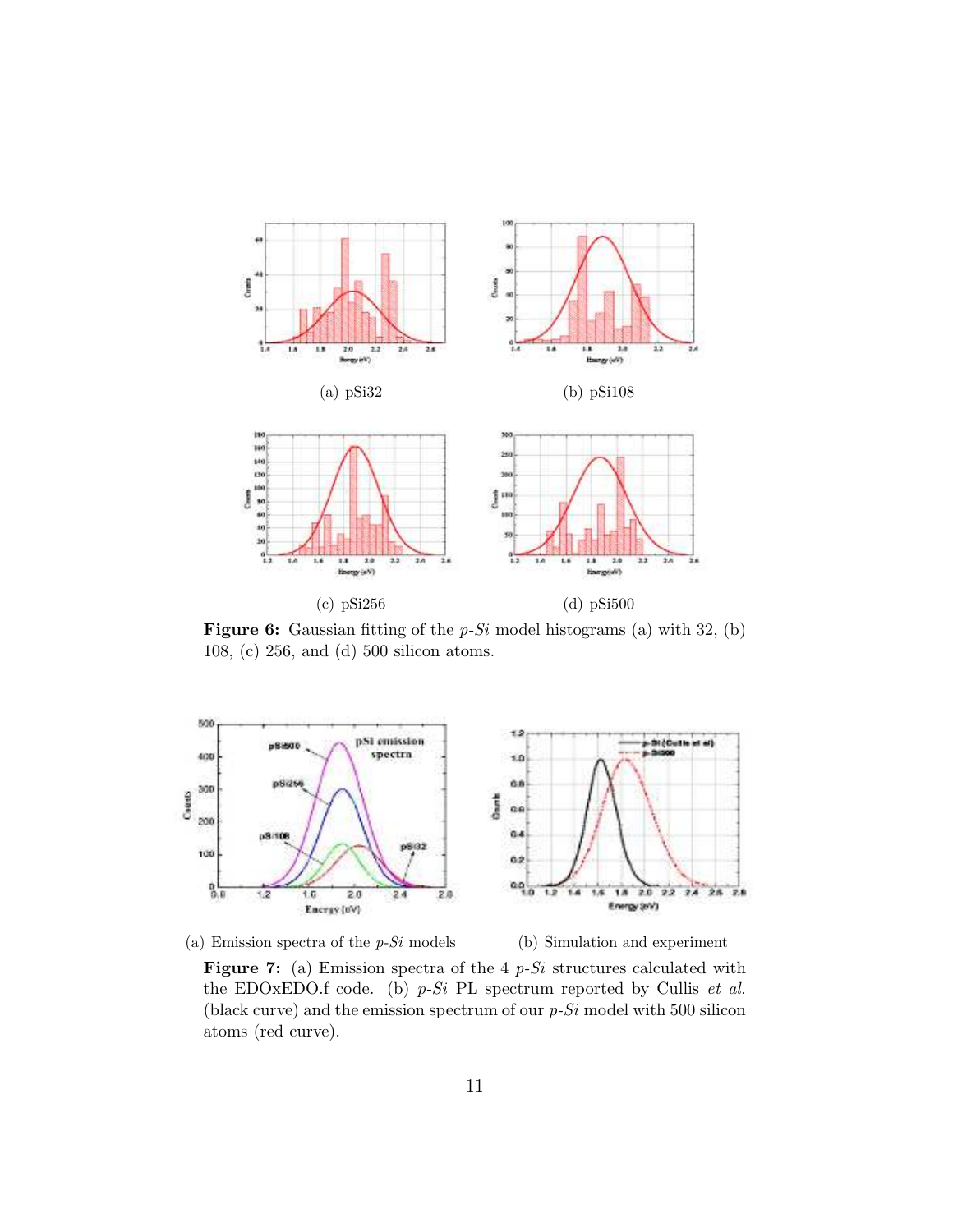<span id="page-11-0"></span>

Figure 8: . Emission spectra of the four *p-Si:H* models calculated with de EDOxEDO.f code.

# 4 Conclusions

We observed that the form of the emission spectra, obtained after a gaussian fitting of the histograms calculated by the EDOxEDO.f code, is similar to the form of the Cullis *et al.* spectrum. The maximum width of our spectra is 1.6 eV, their minimal energy is 1.2 eV and the maximal one is 2.8 eV. The mean emission energy calculated was 1.94 eV, this is, 0.34 eV toward the blue of the electromagnetic spectrum, with respect the Cullis *et al.* maximum energy.

Is clear from the figure [7\(a\)](#page-10-4) that decreasing the number of silicon atoms in the simulation cell, moves toward bigger energies the maximal energy of the emission spectra. We think that this fact is due to the size of the quantum confinement region in the silicon backbone; for example, in the 32 *p-Si* structure, the silicon backbone is smaller than the one of the 500 silicon atoms model and, in accord with the quantum confinement model, his emission energy should be bigger than the one of the *p-Si* 500 atoms model.

From figure [7\(a\)](#page-10-4) we conclude that decreasing the number of silicon atoms in the *p-Si* supercells results in a smaller emission intensity. We think that because the  $p-Si$  500 silicon atoms model has a crystalline structure  $(2(d))$ compared with the 32 atoms structure  $(2(a))$ , the radiative recombination of the charges dominates in the crystalline structures of the *p-Si* and is not significant in the amorphous ones.